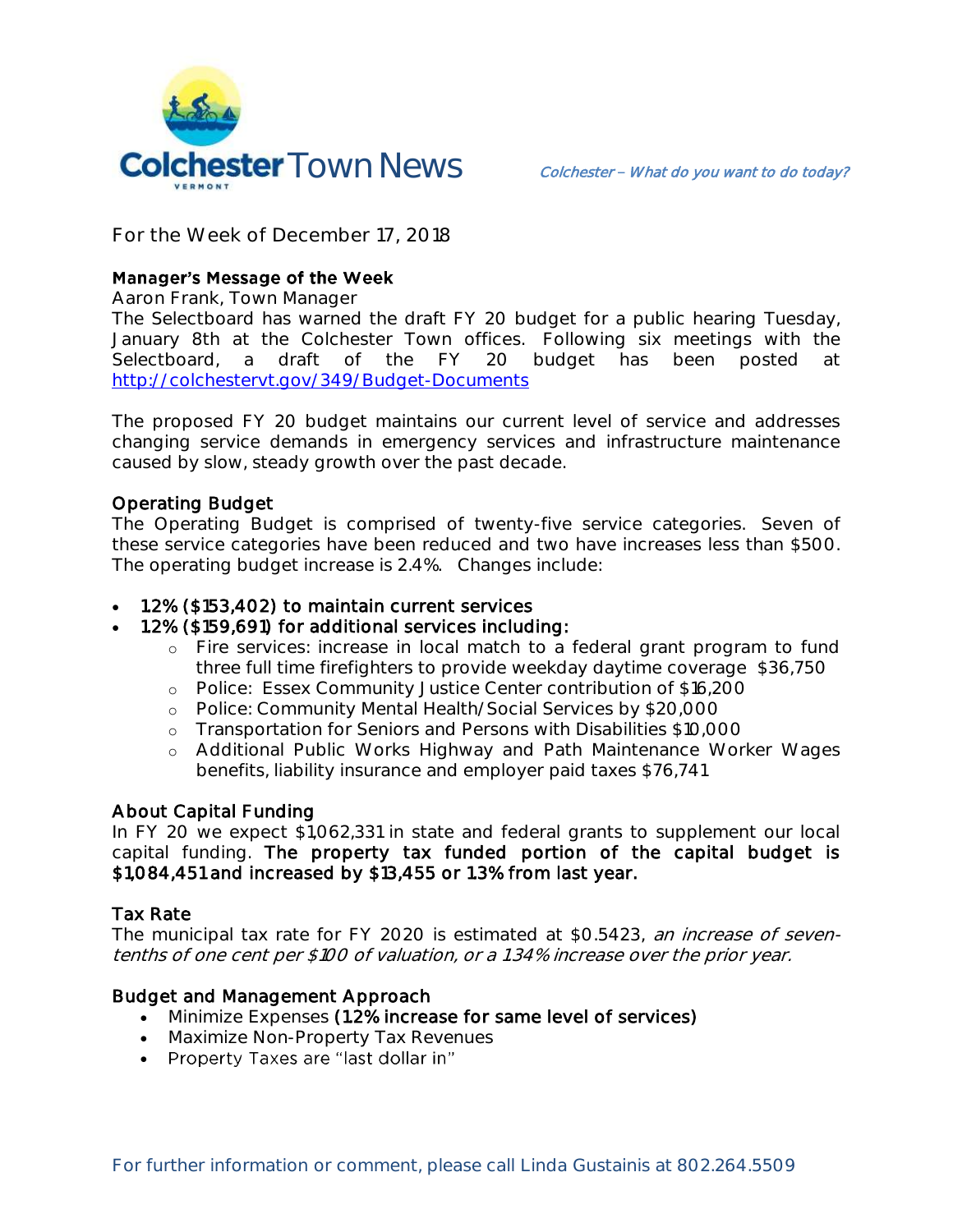

The Town Selectboard and staff are committed to holding expenses and property tax increases down while providing high quality services to our community.

#### On behalf of the employees of the Town, I wish warm, happy, and safe holidays to all in our community.

For more about the Town Manager's Office visit<http://colchestervt.gov/manager> or call (802) 264-5509.

#### Economic Development Department Kathi Walker O'Reilly, Director

Welcome to the newest member of our business community. Congratulations to Easy as Cake West Lakeshore Drive in Colchester. The home cooking of Jeff and Nicole Goller is now available in the former Malletts Bay Diner location. Stop in and sample their breakfast or lunch specialties! They have been a pleasure to work with and will bring a festive option to the town's selection of eateries.

#### Other department news:

- " Met with St. Michaels' President Lorraine Sterritt and Patrick Gallivan, Vice President of Government & Community Affairs
- **Assisting two Colchester businesses interested in expansion**
- **Working with local food manufacturer on future diversification**
- Aiding local company to relocate in Colchester
- Met with developer regarding lot zoning / commercial options
- Kicked off year-long service learning project at Colchester Middle school
- **Attended Annual Vermont Development Conference**
- **CCDC** Meeting was held at VT Nut Free Chocolates where the members enjoyed a tour
- With Planning and Zoning, working on "Economy" chapter of Town Plan
- **Presented Economic Development 2020 Budget to Selectboard**
- **2018 Year in Review Video is in progress**

For more visit [http://www.colchestervt.gov/e](http://www.colchestervt.gov/)condev or call (802) 264-5508.

#### Planning and Zoning Department Sarah Hadd, Director

The Colchester Planning Commission wants to know what Colchester means to you! Do you have a picture of a special place, event, or everyday happenings? Create an original work of art showing us and we might just publish it in the 2019 Town Plan!

 Submissions accepted at https://tinyurl.com/mycolchester or at the Colchester Planning & Zoning Office, 781 Blakely Road.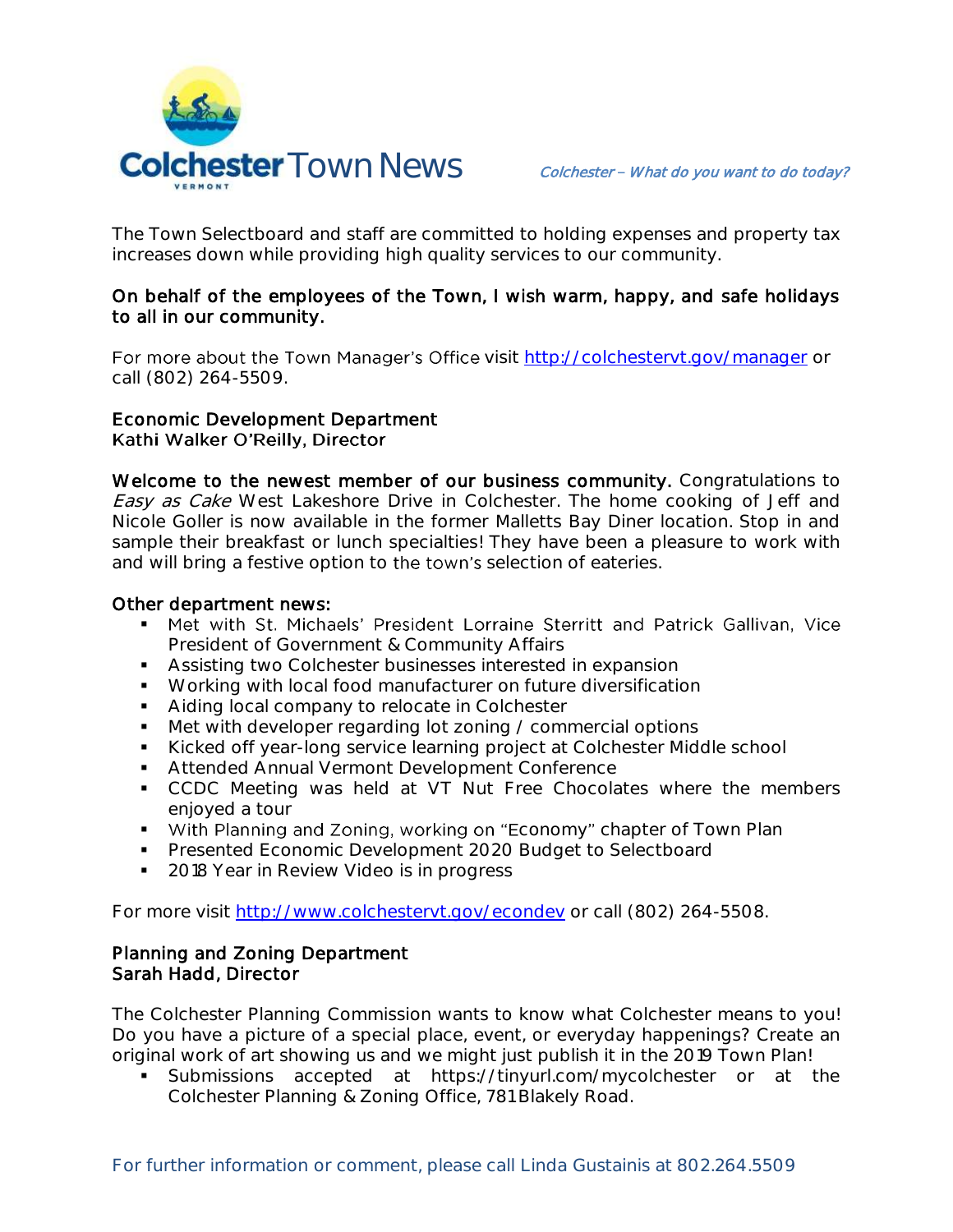

- A panel of judges will review all entries for originality, interpretation of the theme, and skill.
- Top artists in the 0-6, 7-12, and 13-18 categories will receive \$50 gift cards and a certificate of merit from the Colchester Planning Commission. Winning works will be published in the 2019 Town Plan.
- Questions? Email shadd@colchestervt.gov or call 264-5602

The Planning Commission meets again on January 2nd and continues to work on the 2019 Town Plan found online at tinyurl.com/2019TownPlan.

The Development Review Board met on December 12<sup>th</sup>.

- **Approved:** site plan of Scott and Diane Light for a seawall at 79 West Porters Point Road, tax map 45, parcel 5.
- Denied: a variance application of Joel Bradley at 1802 Marble Island Road, tax map 57, parcel 7, for construction of a  $24' \times 30'$  2-story garage that encroaches the front and side yard setbacks and exceeds total lot coverage.
- **Recessed until February meeting:** 
	- o Preliminary plat application of Casa Del Air for a six lot subdivision at 35 West Red Rock Road, tax map 77, parcel 5-4
	- o Site plan application of Mongeon Bay Properties, LLC for a seawall on East Lakeshore Drive, tax map 68, parcel 1

For more visit<http://colchestervt.gov/planningz> or call (802) 264-5600.

**Upcoming Town Meetings:** 

- Planning Commission: 1st & 3rd Tuesdays of the month, 7:00PM: Due to the holiday, the next meeting of the Planning Commission will be Wednesday, 1/2/19
- **Development Review Board:** 2nd Wednesday of the month, 7:00PM. Next meeting: 1/9/19
- **Recreation Advisory Board:** 2nd Wednesday of the month, 7:00AM, Champlain Room, 2nd floor. Next meeting: 1/9/19
- **Conservation Commission:** 3rd Monday of the month, 7:00PM, at the Bayside Activity Center or per agenda. The December meeting has been canceled. Next meeting: 1/21/19
- **Selectboard:** 2nd & 4th Tuesdays of the month, 6:30PM. The Selectboard meeting on December 25 has been canceled. Next meeting: 1/8/19

(All meetings take place at the Colchester Town Offices, 781 Blakely Road, in the Outer Bay Conference Room on the 3rd floor unless otherwise noted.)

**Upcoming events:**